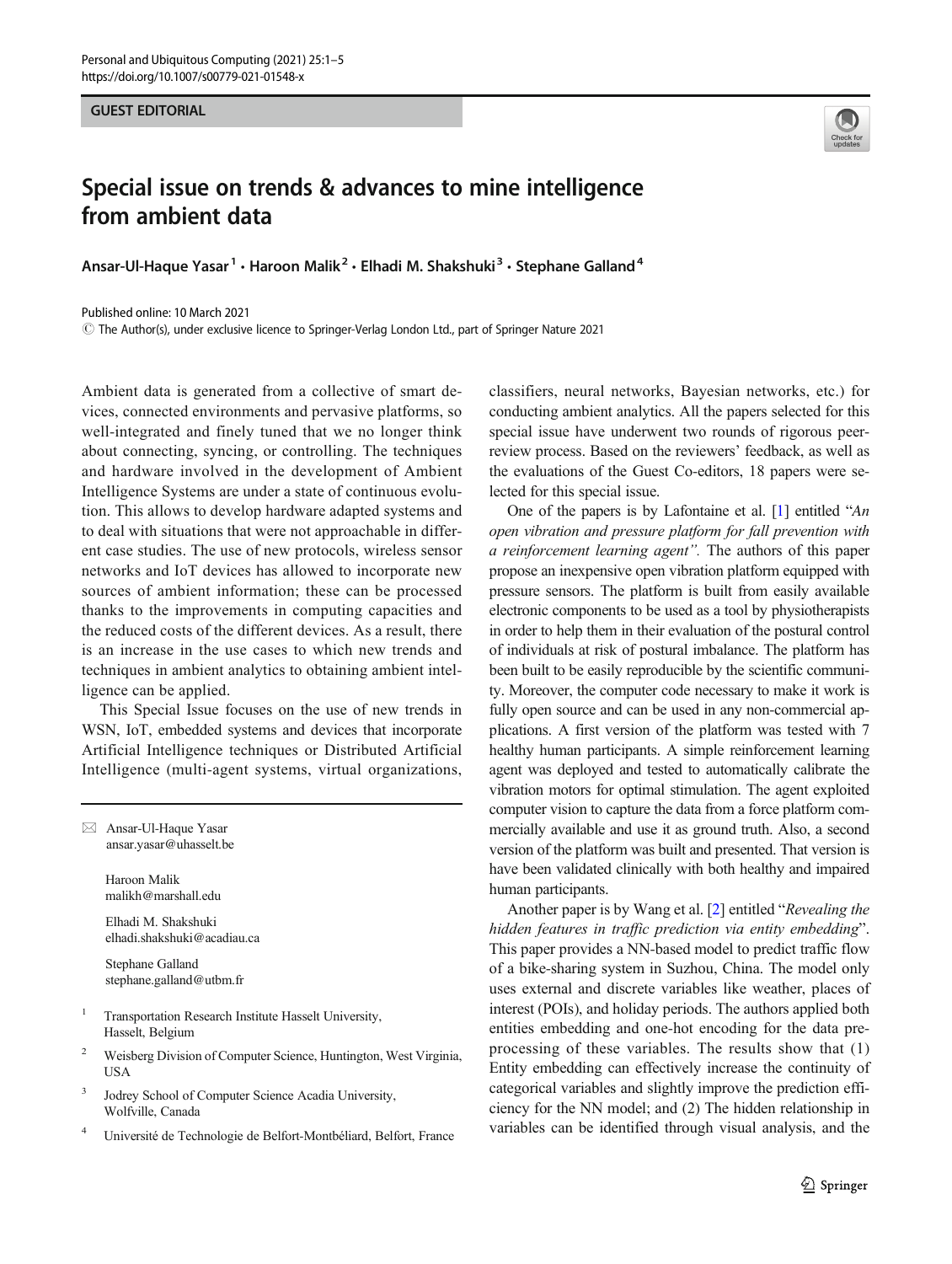trained embedding vectors can also be used in traffic-related tasks.

Another paper is by Beg et al. [[3\]](#page-4-0) entitled "UAV-enabled intelligent traffic policing and emergency response handling system for the smart city". The authors investigate the shortcomings of traffic policing and emergency response handling systems; propose an intelligent, autonomous UAV-enabled solution; and describe the system in a simulated environment. Several scenarios of traffic monitoring and policing system are considered in the simulation: traffic light violations and accident detection, mobile speeding traps and automated notification, congestion detection and traffic rerouting, flagged stolen vehicles/pending arrest warrants and vehicle tracking using UAVs, and autonomous emergency response handling systems.

Another paper is by Outay et al. [\[4](#page-4-0)] entitled "Estimating ambient visibility in the presence of fog: a deep convolutional neural network approach" where a novel approach to estimate visibility range under foggy weather conditions is proposed which is based on "learned features". More precisely, the authors use AlexNet deep convolutional neural network (DCNN), trained with raw image data, for feature extraction and a support vector machine (SVM) for visibility range estimation. The quantitative analysis showed that the proposed approach is very promising in estimating the visibility range with very good accuracy. The proposed solution can pave the way towards intelligent driveway assistance systems to enhance awareness of driving weather conditions and hence mitigate the safety risks emanating from fog-induced low visibility conditions.

Another paper is by Koch et al. [[5\]](#page-4-0) entitled "Path complexity and bicyclist route choice set quality assessment". This research work aims to study how the concept of route complexity can help generate and analyze plausible choice sets in the demand modeling process. The complexity of a given path in a graph is the minimum number of shortest paths that is required to specify that path. Complexity is a path attribute which could potentially be considered to be important for route choice in a similar way. The complexity was determined for a large set of observed routes and for routes in the generated choice sets for the corresponding origin-destination pairs. The respective distributions are shown to be significantly different so that the choice sets do not reflect the traveler preferences, this is in line with classical choice set quality indicators. The authors also investigate often used choice set quality methods and formulate measures that are less sensitive to small differences between routes that can be argued to be insignificant or irrelevant.

Another paper is by Afridi et al. [\[6](#page-4-0)] entitled "Triggers and connection-making for serendipity via user interface in recommender systems". In this paper the authors examine transparency in recommender systems. The authors introduce a new user interface design for recommender system in

academia and new study methods and approaches and studies a large group of users who are using this recommender system. The user interface components such as bubble messages on recommender system mechanism, user controls on manipulating the recommender system outcomes and showing authors work addition to recommendation. Repeated measure design of research was used to study serendipity and task load among users for Google Scholar and JabRef related work user interface (User interface developed for Experiment). Subjective evaluation of user interface was done along with NASA-Task Load Index for workload measurement. Further sentiment analysis was conducted for validations of findings. This study finds that serendipitous recommendations and user satisfaction is facilitated via transparency in recommender systems. Furthermore, the authors found that transparency enhances interactivity for users who are looking for novel and useful recommendations related to their work. This work contributes to human computer interaction studies of recommender systems and reviews the leading literature on transparency, serendipity, and recommender systems in learning environments.

Another paper is by Ahmed et al. [\[7](#page-4-0)] entitled "Examining queue-jumping phenomenon in heterogeneous traffic stream at signalized intersection using UAV-based data". This research is aims at exploring the queue-jumping phenomenon of motorbikes at signalized intersections and its impact on the saturation flow rate, travel time, and delay. The study of within green time flow dynamics shows that the flow of traffic within green time is not uniform. Surprisingly, the results indicate that the traffic flow for the first few seconds of the green time is significantly higher than the remaining period of green time, which shows a contradiction to the fact that traffic flow for the first few seconds is lower due to accelerating vehicles. Mode-wise traffic counted per second shows that this anomaly is attributed to the presence of motorbikes in front of the queue. Consequently, the outputs of simulation results obtained from calibrated Vissim show that the simulated travel time for motorbikes is significantly lower than the field-observed travel times even though the average simulated traffic flow matches accurately with the field-observed traffic flow. The findings of this research highlight the need to incorporate the queue-jumping behavior of motorbikes in the microsimulation packages to enhance their capability to model heterogeneous and undisciplined traffic.

Another paper is by El Barachi et al. [[8](#page-4-0)] entitled "A location-based ubiquitous crowdsourcing approach for the emergency supply of oxygen cylinders". The authors of this paper present a location-based ubiquitous crowdsourcing solution to enable chronic obstructive pulmonary diseases (COPD) patients to request an emergency supply of oxygen cylinders. At the heart of the solution is a trusted platform that acts as a mediator for the ambient social interaction among a virtual and socially engaged community of requestors and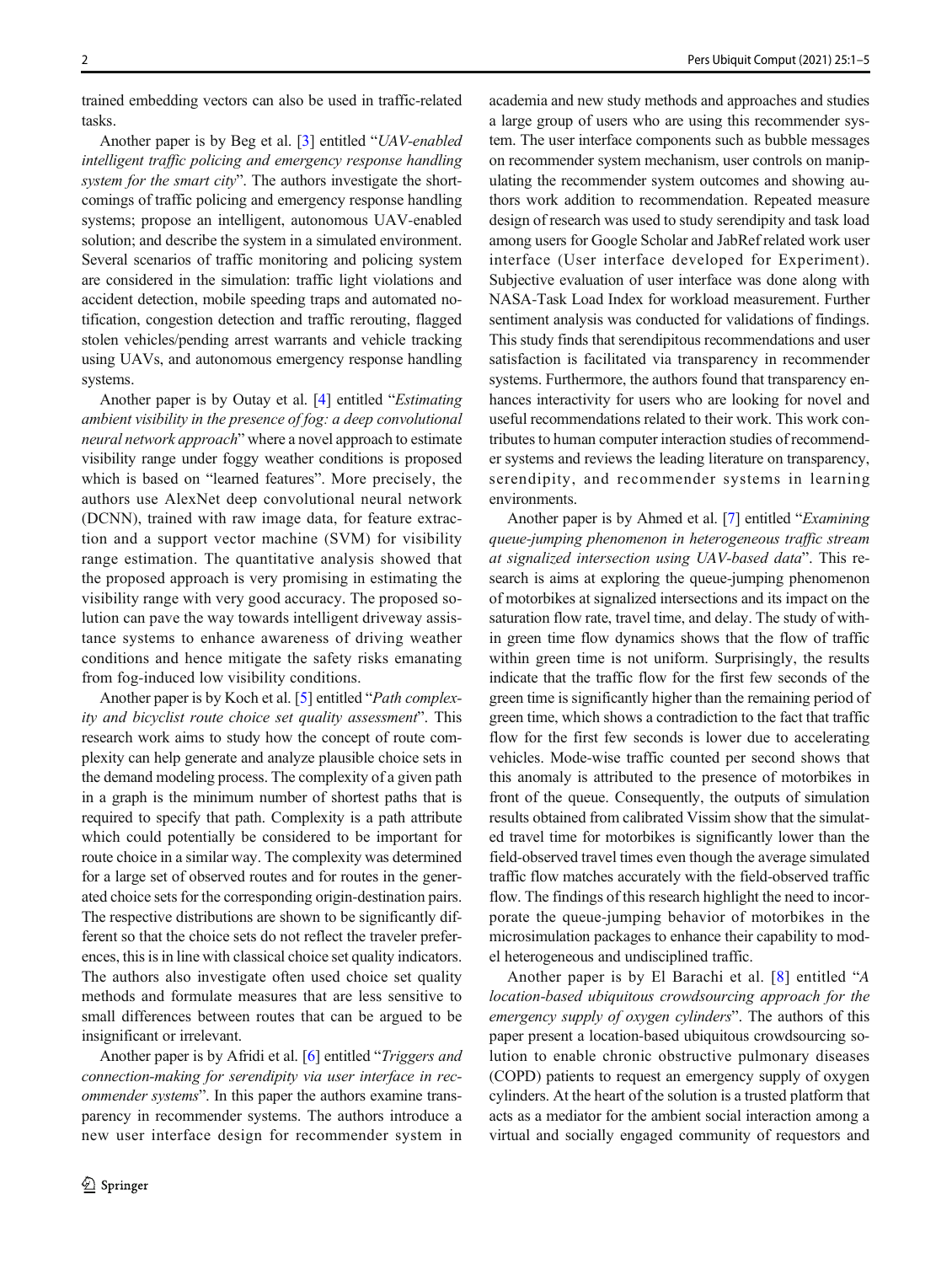suppliers. The geo-temporal data generated by this social interaction can be analyzed to uncover meaningful ambient environmental patterns. The proposed approach also uses image processing and computer vision techniques to help validate crowd responses.

Another paper is by Lee et al. [[9\]](#page-4-0) entitled "GAN-based imbalanced data intrusion detection system". The purpose of this study is to solve data imbalance by using the Generative Adversarial Networks (GAN) model, which is an unsupervised learning method of deep learning which generates new virtual data similar to the existing data. It also proposed a model that would be classified as Random Forest to identify detection performance after addressing data imbalances based on a GAN. The results of the experiment showed that the performance of the model proposed in this paper was better than the model classified without addressing the imbalance of data. In addition, it was found that the performance of the model proposed in this paper was excellent when compared with other models that were previously used widely for the data imbalance problem.

Another paper is by Hosni et al. [[10](#page-4-0)] entitled "A novel technique for automated concealed face detection in surveillance videos". In this paper the authors present a novel technique for concealed face detection based on complexion detection to challenge a concealed face assumption. The proposed algorithm first determines the existence of a human being in the surveillance scene. Head and shoulder contour will be detected. The face will be clustered to cluster patches. Then determination of presence or absent of human skin will be determined. The authors proposed a hybrid approach that combines normalized RGB (rgb) and the YCbCr space color. This technique is tested on two datasets; the first one contains 650 images of skin patches. The second dataset contains 800 face images. The algorithm achieves an average detection rate of 97.51% for concealed faces. Also, it achieved a run time comparable with existing state-of-the-art concealed face detection systems that run in real time.

Another paper is by Alhajyaseen et al. [[11](#page-4-0)] entitled "Travelers' preferences regarding autonomous mobility in the State of Qatar". This study focused on investigating travel preferences regarding autonomous mobility (in the form of privately owned AV (PAV) and shared AV (SAV) (such as on-demand taxi service). As a case study, the State of Qatar is studied and analyzed. A stated preference survey was designed and executed in a web-based questionnaire platform. Overall, data from  $n = 315$  respondents were analyzed, and travel mode choice behavior was modeled using a logit model for the examination of travelers' preferences. The results indicate that there exists a reluctance to prefer PAV and SAV, over a regular car (NC) while public transport (PT) is the least preferred mode. The comfort level that a vehicle can offer is

found to be one of the most important factors for Qatari residents. Students and unemployed individuals have shown an inclination towards SAV while full-time employed individuals have shown a higher preference for PAVs. These results are helpful for government agencies and AVs marketing companies to develop plans and policies in line with travelers' preferences.

Another paper is by Lesani et al. [\[12](#page-4-0)] entitled "Smart home resident identification based on behavioral patterns using ambient sensors". In this paper, the authors present a novel approach to identify the smart home residents. The different behavioral patterns of smart home's inhabitants are exploited to distinguish the residents. The variation of a specific individual behavior in smart homes is a significant challenge. The authors introduce different features that are useful to handle this problem. Moreover, they introduce an innovative strategy which considers the Bag of Sensor Events and Bayesian networks. In the Bag of Sensor Events approach, the frequency of each sensor event occurrence is considered, regardless of the order of sensor events. The efficiency of the Bag of sensor Events approach is compared to the Sequence of Sensor Events. The realized experiments confirm that the Bag of Sensor Events approach outperformed the previous approaches. When the smart homes residents are people who repeat their daily activities frequently, applying the Bag of Sensor Events on Activity Based Window Frame features, which considers the performed daily activities, would identify them more accurately. In contrast, in cases where residents perform their activities in different ways, considering the Time Based Window Frame leads to higher accuracy in distinguishing residents. In this approach, the features are created by considering the constant time intervals. The Fmeasure of the proposed approach on the Twor2009, Tulum2009, and Tulum2010 datasets is 96%, 100%, and 99%, respectively, which improves the results of the previous researches which consider behavioral patterns to identify smart home residents.

Another paper is by Farrag et al. [[13](#page-4-0)] entitled "Toward the improvement of traffic incident management systems using Car2X technologies". The aim of this paper is to develop a smart TIM system which is based on Car2X communications and which aims at improving both traffic safety, commuters' mobility, and gas emissions. To assess the effectiveness of the proposed solution, the authors use the following measures: stops delay, stops all, vehicle delay, travel time, gas emissions, and fuel consumption. This paper also outlines the use of a developed simulation platform (which was developed based on VISSIM and Python) to quantify the benefits of using Car2X communications. Simulations have been run on Muscat Expressway in the Sultanate of Oman. Results are promising and include (1) the travel time decreased by 6%; (2) the average stop delay and vehicle stops were reduced by at least 9% and 27% respectively; and (3) there is a total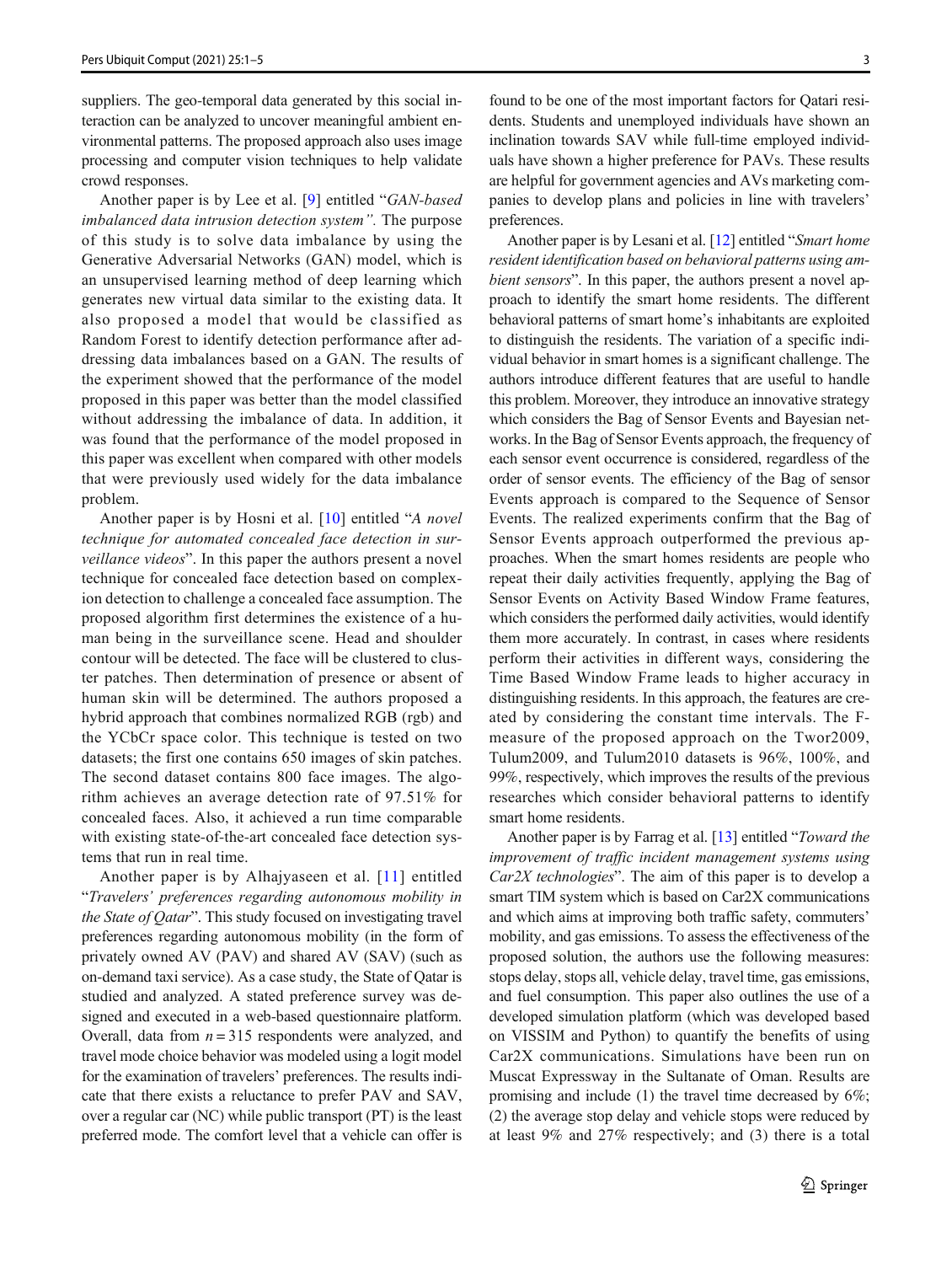<span id="page-3-0"></span>decrease in fuel consumption and carbon monoxide emissions by approximately 16%.

Another paper is by Nemer et al. [[14](#page-4-0)] entitled "Performance evaluation of range-free localization algorithms for wireless sensor networks". In this paper the authors survey the different range-free localization techniques and discuss some of the localization-based applications where the location of the SNs is vital and sensitive. The authors describe five localization algorithms: Centroid, Amorphous, approximate point in triangle, DV-Hop and DV-HopMax. These algorithms have been simulated using MATLAB based on different setups and topologies. The authors also compare localization algorithms based on different performance metrics showing their pros and cons such as localization accuracy and energy consumption.

Another paper is by Adnan et al. [\[15\]](#page-4-0) entitled "Integrated agent-based microsimulation framework for examining impacts of mobility-oriented policies". This paper presents an approach where individual schedules, derived from a lighter version of an activity-based model, are fed into a Multi-Agent Transport Simulation (MATSIM) framework. Simulations are performed for two European cities i.e. Hasselt (Belgium) and Bologna (Italy). After calibrating the modeling framework against aggregate traffic counts for the base case, the impacts of a few traffic management policies (restricting car access, increase in bus frequency) are examined. The results indicate that restricting car access is more effective in terms of reducing traffic from the network and also shifting car drivers/ passengers to other modes of travel. The enhancement of bus infrastructure in relation to increase in frequency caused shifting of bicyclist towards public transport, which is an undesirable result of the policy if the objective is to improve sustainability and environment.

Another paper is by Shaker et al. [\[16](#page-4-0)] entitled "Facilitating hikers' mobility in protected areas through smartphone app: a case of the Hoge Kempen National Park, Belgium". This paper presents a digital tool that provides valuable information for both the visitors and the managers of protected areas. The app provides assistance to users to generate, access, and record hiking routes within the protected area. A route planner was created to generate user-specific alternative routes taking into account the user's preferences in terms of distance, preferred landscape, level of accessibility, etc. The app also provides the users with basic information on the park, including captivating points, typical flora, and fauna. Moreover, visitors and park management can communicate with each other through exchanging messages and suggestions. The pilot validation test performed with 20 participants and real-time test from 68 park visitors revealed that all the functionality of the app is in order and the app enhances the mobility experience of the user within Hoge Kempen National Park. Furthermore, regular use of the app from users will generate rich data that is valuable for visitor management purposes, for example, the

number of trips per day, the average duration of visits and popular segments.

Another paper is by Adnan et al. [[17](#page-4-0)] entitled "Estimation of travel time distributions for urban roads using GPS trajectories of vehicles: a case of Athens, Greece". This study presents the detailed investigation of travel time distribution in different spatiotemporal settings. The study considered four different types of urban roads and six time intervals along with consideration of weekdays and weekends. The empirical investigation employed Kruskal-Wallis, Chi-square, and Kolmogorov-Smirnov tests to fit travel time data into seven unimodal statistical distributions that are found in the literature to describe travel time distribution. It is found that lognormal distribution outperformed other distribution, and all of the considered categories of travel time data are well-fitted to this distribution. Additionally, parameters of lognormal distribution for different categories of travel time data are not significantly different from each other, which led to the conclusion that travel time distribution is roughly independent of space and time, which is in agreement with a few earlier studies that are limited in their scope especially in relation with availability of data. With this important finding, this study estimate values of travel time variability for different classes of individuals employing a standard approach that requires time of day independent standardized distribution of travel time. It is estimated that for Athens population value of travel time variability is approximately half of the value of travel time.

Another paper is by Mbarek et al. [[18\]](#page-4-0) entitled "MBS: Multilevel Blockchain System for IoT". In this paper, the authors propose to secure the IoT platform with a multilevel blockchain system (MBS) where the speed and flexibility of blockchain transactions are enforced by mobile agents which are migrating throughout the IoT network. The simulations of the proposed solution through the Hyperledger Fabric are showing relevant results in terms of response time and energy consumption.

The guest editors would like to take this opportunity to thank all the authors for the efforts they put in the preparation of their manuscripts and for their valuable contributions. We wish to express our deepest gratitude to the referees, who provided useful and constructive feedback to the authors. Our sincere thanks go to the Editor-in-Chief for his kind help and support.

## References

- 1. Lafontaine V, Lapointe P, Bouchard K, Gagnon J-M, Dallaire M, Gaboury S, da Silva RA, Beaulieu L-D (2020) An open vibration and pressure platform for fall prevention with a reinforcement learning agent. Pers Ubiquit Comput. [https://doi.org/10.1007/s00779-](https://doi.org/10.1007/s00779-020-01416-0) [020-01416-0](https://doi.org/10.1007/s00779-020-01416-0)
- 2. Wang B, Shaaban K, Kim I (2019) Revealing the hidden features in traffic prediction via entity embedding. Pers Ubiquit Comput. <https://doi.org/10.1007/s00779-019-01333-x>